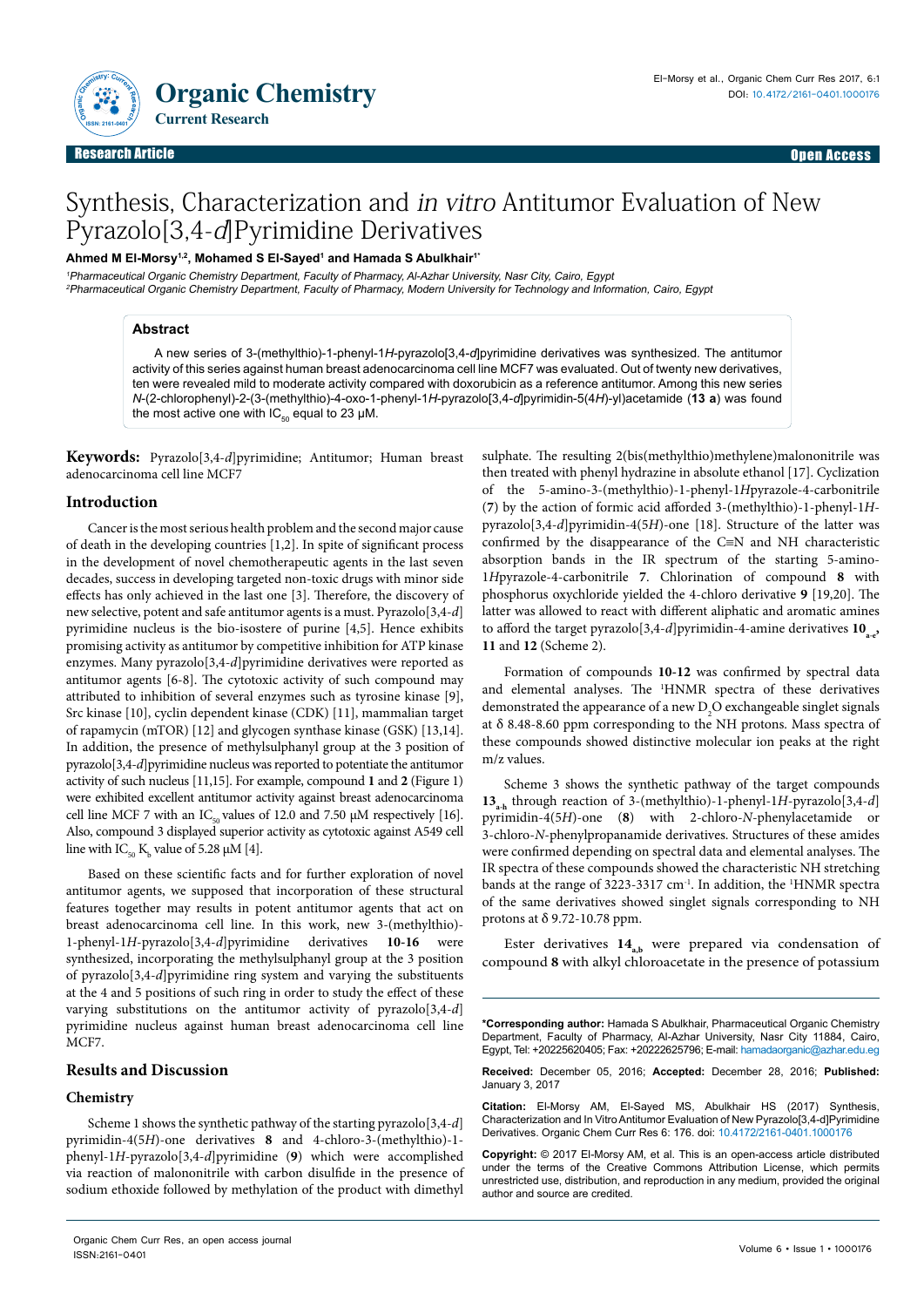

**Figure 1:** ATP, potent antitumor pyrazolo[3,4-*d*]pyrimidines and designed compounds.



carbonate. Structures of these two ester derivatives were confirmed on the basis of their spectral data and elemental analyses. The IR spectra of these esters showed sharp elevation of the wavenumber of the C=O absorption compared to that of the starting amide. Condensation of 14<sub>b</sub> with hydrazine hydrate produced the hydrazide 15. The <sup>1</sup>HNMR spectrum of this new compound revealed two  $D_2$ O exchangeable signals of the NH and  $NH_2$ protons at 9.41 and 4.30 ppm respectively. Disappearance of the



Organic Chem Curr Res, an open access journal ISSN:2161-0401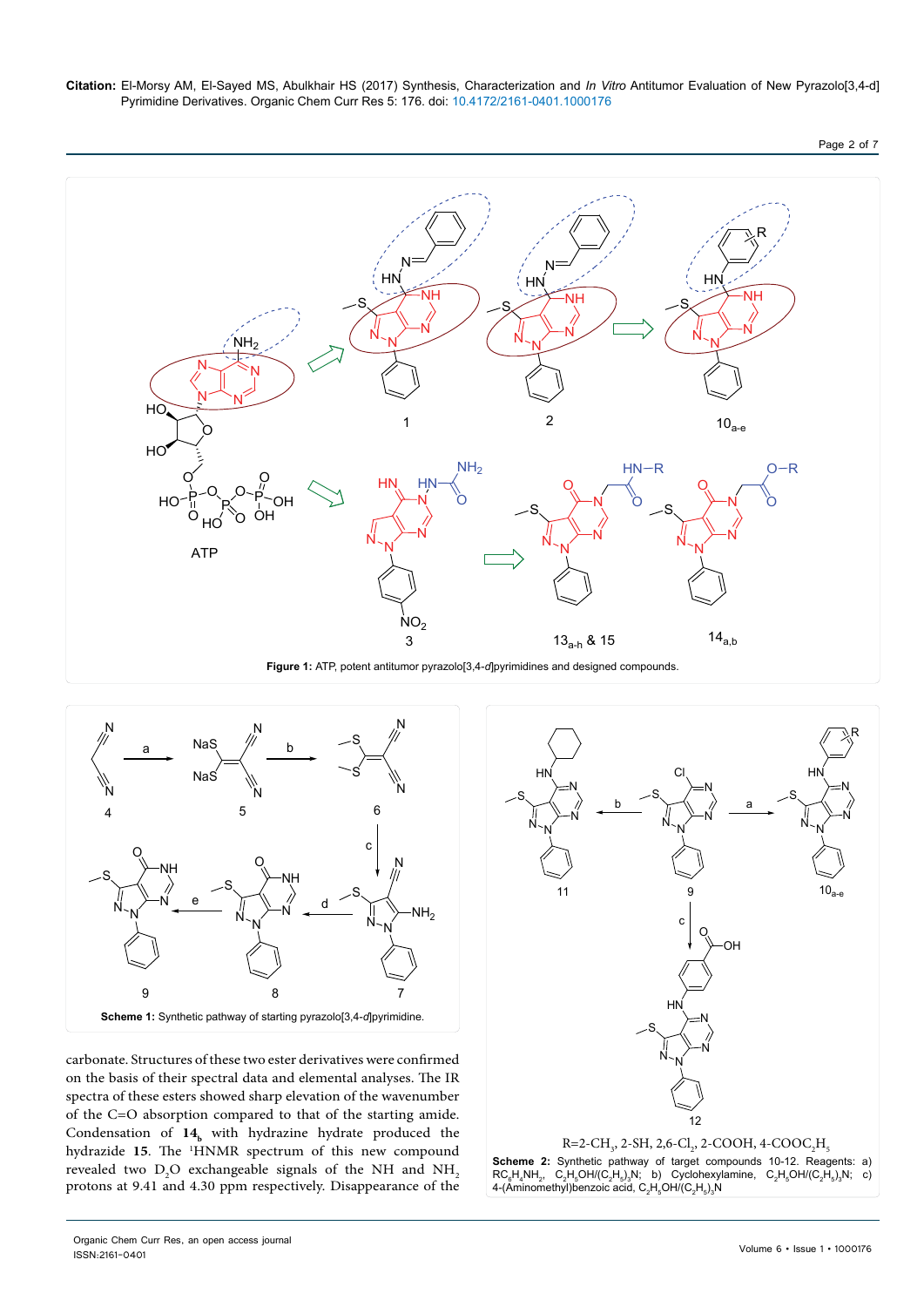

NH<sub>2</sub> signal in the <sup>1</sup>HNMR spectra of compounds  $16_{a,b}$  confirms their structures.

For  $13_{\text{a-d}}$  n=1, R=H, 2-Cl, 3-CH<sub>3</sub>, 4-COOC<sub>2</sub>H<sub>5</sub>; For  $13_{\text{e-h}}$ : n=2, R=H, 2-Cl, 3-CH<sub>3</sub>, 4-COOC<sub>2</sub>H<sub>5</sub>; For  $14_{\sf a\text{-}b}$ : R=CH<sub>3</sub>, C<sub>2</sub>H<sub>5</sub>; For  $16_{\sf a\text{-}b}$ : R=H, OH

 $\text{Reagents:}$  For  $\textbf{13}_{\text{a-d}}$ : a) ClCH<sub>2</sub>CONHC<sub>6</sub>H<sub>4</sub>R, K<sub>2</sub>CO<sub>3</sub>, C<sub>2</sub>H<sub>5</sub>OH; For  $\textbf{13}_{\text{e}}$ .  $_{\rm h}$ : a) ClCH<sub>2</sub>CH<sub>2</sub>CONHC<sub>6</sub>H<sub>4</sub>R, K<sub>2</sub>CO<sub>3</sub>, C<sub>2</sub>H<sub>5</sub>OH; b) ClCH<sub>2</sub>CH<sub>2</sub>COOR,  $K_2CO_y, C_2H_5OH$ ; c)  $NH_2NH_2$ ; d)  $RC_6H_4CHO, C_2H_5OH$ 

#### *In vitro* **antitumor screening**

All of the newly synthesized derivatives were evaluated for antitumor activity by measuring the inhibitory effect of such compounds against human breast adenocarcinoma cell line MCF7 using MITT technique [21,22]. The MTT Cell Proliferation Assay measures the reduction in cancer cell viability due to apoptosis or necrosis as a response to external factor. The yellow colored tetrazolium salt of MTT is reducible by the action of metabolically active cells, through dehydrogenase enzymes that leads to generation of NADH and NADPH reducing equivalents. The produced intracellular purple formazan can be solubilized and spectrophotometrically quantified [23]. The results of *in vitro* antitumor activity were compared with doxorubicin as a reference antitumor agent. The parameter used herein is the  $IC_{50}$ , which represents the concentration needed for 50% inhibition of the cell viability. A relation between the  $IC_{50}$  values of the new compounds that showed more than 50% inhibition against MCF-7 and that of the reference antitumor agent are shown in Table 1 and represented graphically in Figure 2.

### **Experimental**

## **General**

All melting points were taken on electro thermal (LA9000 SERIS) digital melting point apparatus and are uncorrected. IR spectra were recorded on PyeUnicam Sp 1000 spectrophotometer and were carried out at the Pharmaceutical Analytical Unit, Faculty of Pharmacy, Al-Azhar University, Egypt. The <sup>1</sup>HNMR and <sup>13</sup>CNMR spectra were recorded in  $\text{DMSO-D}_6$  either on Varian Mercury VXR-300 NMR spectrophotometer at the Microanalytical Unit of Cairo University or BURKER 400 MHZ spectrophotometer at the Nuclear Magnetic Resonance Lab, Faculty of Pharmacy, Zagazig University, Egypt. Chemical shifts were related to that of the solvent. TMS was used a standard. Mass spectra were recorded on Hewlett Packard 5988 spectrometer at the Regional Center for Mycology and Biotechnology, Al-Azhar University, Cairo, Egypt. Progress of the reactions were monitored by TLC pre-coated with UV fluorescent silica gel and was visualized using UV lamp and different solvent systems as mobile phases. 5-Amino-3-(methylthio)-1-phenyl-1*H*-pyrazole-4-carbonitrile (**7**) and 3-(methylthio)-1-phenyl-1*H*-pyrazolo[3,4-*d*]pyrimidin-4(5*H*) one (8) were prepared according to published method<sup>17</sup>. Compound 9 was obtained following reported procedure [19]. 2-chloro-*N*arylactamide and 3-chloro-*N*-arylpropanamide derivatives were prepared as reported [24].

**General procedure for synthesis of 3-(methylthio)-1-phenyl***-* $N$ **-aryl-1***H***-pyrazolo[3,4-***d***]pyrimidin-4-amines 10<sub>a-e</sub>: A mixture** of compound **9** (10 mmol) and the appropriate aniline derivative (10 mmol) in absolute ethanol (35 ml) containing trimethylamine (15 mmol) was heated under reflux for 6 hours. The reaction mixture was cooled, and the separated solid was filtered, dried and finally recrystallized from ethanol.

*3-(Methylthio)-1-phenyl-N-o-tolyl-1H-pyrazolo[3,4-d] pyrimidin-4-amine (10a):* White solid; Yield: 85%; m. p. 130-131°C. IR (KBr) cm-1: 3372 (NH), 3047 (CH aromatic), 2924 (CH aliphatic). 1 HNMR (DMSO-*d*6) δ ppm: 8.45 (s, 1H, NH, D<sub>2</sub>O exchangeable), 8.42 (s, 1H, pyrimidine-H2), 8.19 (d, 2H, *J=*1.80 Hz, phenylpyrazole-H2, H6), 7.80 (t, 2H, *J=*7.80 Hz, phenylpyrazole-H3, H5), 7.59 (t, 1H, *J=*2.10

| Comp. No.       | $IC_{50}$ (in $µM$ ) |
|-----------------|----------------------|
| $10_a$          | 288                  |
| $10_e$          | 128                  |
| 11              | 169                  |
| 12              | 270                  |
| $13_a$          | 23                   |
| 13 <sub>b</sub> | 49                   |
| $13_a$          | 97                   |
| $14_a$          | 276                  |
| 14 <sub>b</sub> | 326                  |
| 16 <sub>b</sub> | 61                   |
| Doxorubicin     | 4.27                 |





#### Page 3 of 7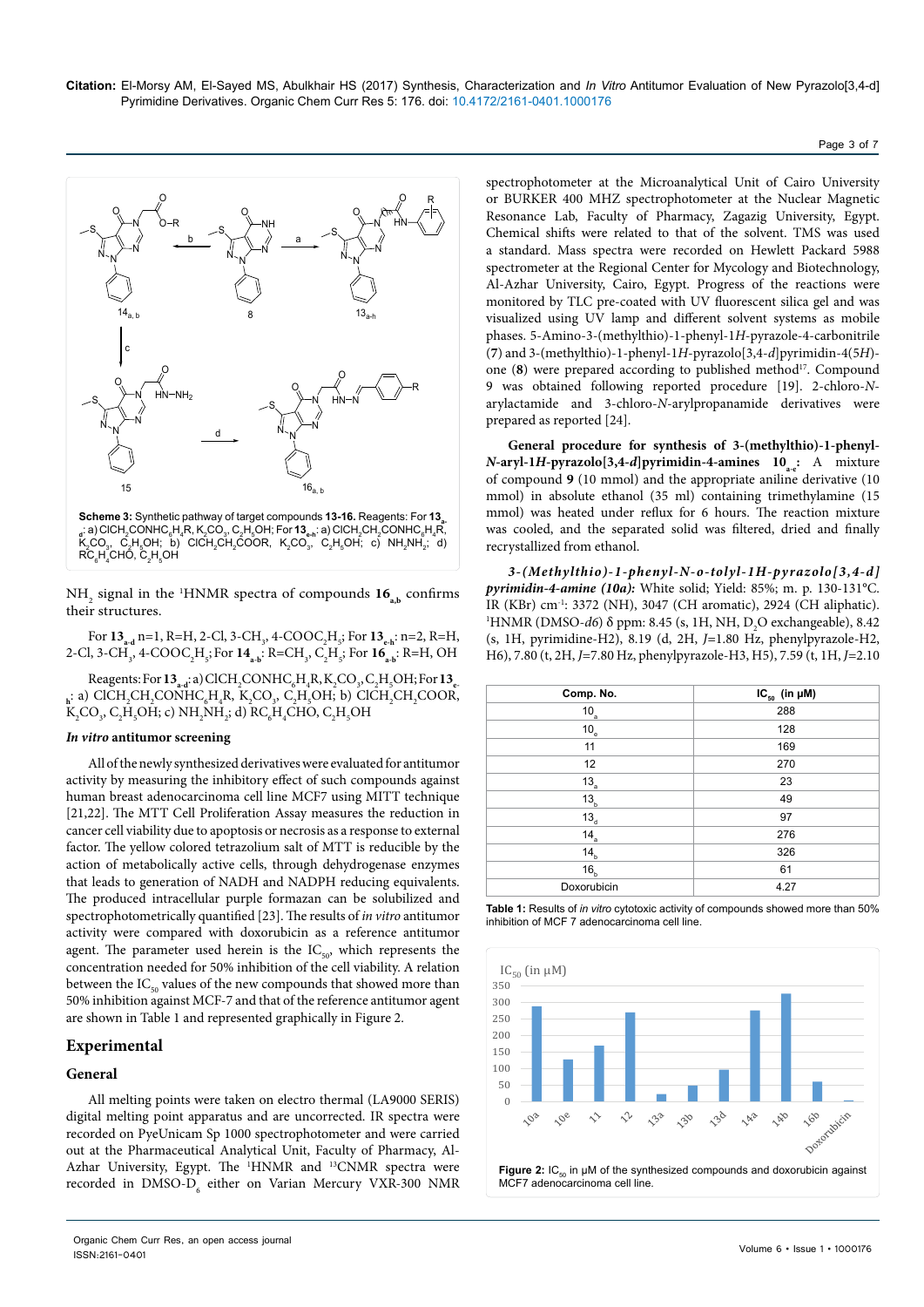Hz, phenylpyrazole-H4), 7.56 (t, 1H, *J=*6.90 Hz, phenyl-H5), 7.38 (d, 1H, *J=*1.50 Hz, phenyl-H3),7.35 (d, 1H, *J=*1.50 Hz, phenyl-H6), 7.29 (t, 1H, *J*=6.00 Hz, phenyl-H4), 2.50 (s, 3H, SCH<sub>3</sub>), 2.30 (s, 3H, Ar-CH<sub>3</sub>). *MS*  $(m/z): 347$  ( $C_{19}H_{17}N_5S$ , 53.48%, M<sup>+</sup>), 332 ( $C_{18}H_{15}N_5S$ , M-CH<sub>3</sub>, 74.57%), 77 ( $C_6H_5$ , 100%). Analytical Calculated for: ( $C_{19}H_{17}N_5S$ ) (M.W.=347): C, 65.68; H, 4.39; N, 20.16%; Found: C, 65.81; H, 4.89; N, 20.31%.

*2-(3-(Methylthio)-1-phenyl-1H-pyrazolo[3,4-d]pyrimidin-4 ylamino)benzenethiol (10b ):* White solid; Yield: 75%; m. p. 141-142°C. IR (KBr) cm-1: 3291 (NH), 3053 (CH aromatic), 2918 (CH aliphatic). 1 HNMR (DMSO-*d*6) δ ppm: 12.42 (s, 1H, SH, D<sub>2</sub>O exchangeable), 8.07 (s, 1H, pyrimidine-H2), 8.06 (d, 2H, *J=*4.80 Hz, phenylpyrazole-H2, H6), 7.93 (t, 2H, *J=*10.00 Hz, phenylpyrazole-H3, H5), 7.58 (t, 1H, *J=*3.00 HZ, phenylpyrazole-H4), 7.49 (t, 1H, *J=*10.00 HZ, phenyl-H5), 7.44 (d, 1H, *J=*2.80 Hz, phenyl-H3),7.35 (d, 1H, *J=*4.00 Hz, phenyl-H6), 7.32 (t, 1H, J=3.60 Hz, phenyl-H4), 2.60 (s, 3H, SCH<sub>3</sub>). *MS* (m/z): 365 ( $C_{18}H_{15}N_{5}S_2$ , 2.33%, M<sup>+</sup>). Analytical Calculated for:  $(C_{18}H_{15}N_{5}S_2)$ (M.W.=365): C, 59.16; H, 4.14; N, 19.16%; Found: C, 59.21; H, 3.83; N, 19.47%.

*N-(2,6-dichlorophenyl)-3-(methylthio)-1-phenyl-1Hpyrazolo[3,4-d]pyrimidin-4-amine (10<sub>c</sub>): White solid; Yield: 63%; m.* p. 231-232°C. IR (KBr) cm-1: 3455 (NH), 3050 (CH aromatic), 2938 (CH aliphatic). <sup>1</sup>HNMR (DMSO-*d*6) δ ppm: 10.40 (s, 1H, NH, D<sub>2</sub>O exchangeable), 8.66 (s, 1H, pyrimidine-H2), 8.18 (d, 2H, *J=*4.80 Hz, phenylpyrazole-H2, H6), 8.04 (t, 2H, *J=*8.10 Hz, phenylpyrazole-H3, H5), 7.59 (t, 1H, *J=*6.90 Hz, phenylpyrazole-H4), 7.54 (d, 2H, *J=*7.20 Hz, phenyl-H3,H5), 7.39 (t, 1H, *J=*6.60 Hz, phenyl-H4), 2.60 (s, 3H,  $SCH_3$ ). *MS* (m/z): 403 (C<sub>18</sub>H<sub>13</sub>Cl<sub>2</sub>N<sub>5</sub>S, 0.41%, M+2), 401 (C<sub>18</sub>H<sub>13</sub>Cl<sub>2</sub>N<sub>5</sub>S, 1.46%, M<sup>+</sup>), 366 ( $C_{18}H_{13}CN_S$ , 2.42%), 331 ( $C_{18}H_{13}N_S$ , 1.47%), 256  $(C_{12}H_{10}N_{5}S, 3.01\%), 241 (C_{12}H_{9}N_{4}S, 4.62\%).$  Analytical Calculated for:  $(C_{18}H_{13}Cl_2N_sS)$  (M.W.=401): C, 53.74; H, 3.26; N, 17.41%; Found: C, 53.92; H, 3.23; N, 17.68%.

*4-(3-(Methylthio)-1-phenyl-1H-pyrazolo[3,4-d]pyrimidin-4 ylamino)benzoic acid (10<sub>d</sub>):* White solid; Yield: 85%; m. p. 162-164°C. IR (KBr) cm-1: 3397 (OH), 3360 (NH), 3047 (CH aromatic), 2924 (CH aliphatic), 1689 (C=O). <sup>1</sup>HNMR (DMSO-*d*6) δ ppm: 13.80 (s, 1H, OH,  $D_2O$  exchangeable), 11.25 (s, 1H, NH,  $D_2O$  exchangeable), 8.52 (s, 1H, pyrimidine-H2), 8.50-7.30 (m, 9H, Ar-H), 2.62 (s, 3H, SCH<sub>3</sub>). *MS* (m/z): 377 ( $C_{19}H_{15}N_{5}O_{2}S$ , 1.19%, M<sup>+</sup>), 333 ( $C_{18}H_{15}N_{5}S$ , 2.4%). Analytical Calculated for:  $(C_{19}H_{15}N_5O_2S)$  (M.W.=377): C, 60.47; H, 4.01; N, 18.56%; Found: C, 60.64; H, 4.09; N, 18.73%.

*Ethyl-4-((3-(methylthio)-1-phenyl-1H-pyrazolo[3,4-d] pyrimidin-4-yl)amino)benzoate (10<sub>e</sub>): White solid; Yield: 85%; m. p.* 123-124°C. IR (KBr) cm-1: 3372 (NH), 3033 (CH aromatic), 2940 (CH aliphatic), 1710 (C=O). 1 HNMR (DMSO-*d6*) δ ppm: 8.79 (s, 1H, NH, D2 O exchangeable), 8.60 (s, 1H, pyrimidine-H2), 8.17 (d, 2H, *J=*1.80 Hz, phenylpyrazole-H2, H6), 7.97 (t, 2H, *J=*8.70 Hz, phenylpyrazole-H3, H5), 7.56 (d, 2H, *J=*8.10 Hz, phenyl-H2,H6), 7.37 (t, 1H, *J=*6.00 Hz, phenylpyrazole-H4), 7.33 (t, 2H, *J=*6.00 Hz, phenylH2,H6), 4.23 (q, 2H, *J*=7.20 Hz, CH<sub>2</sub>CH<sub>3</sub>), 2.62 (s, 3H, S-CH<sub>3</sub>), 1.3 (t, 3H, *J*=6.6 Hz, CH<sub>2</sub>CH<sub>3</sub>).  $MS \text{ (m/z): } 405 \text{ (C}_{21}H_{19}N_5O_2S, 6.85\%, M^+), 376 \text{ (C}_{19}H_{14}N_5O_2S, 3.72\%),$ 256 ( $\rm C_{12}H_{10}N_{5}S$ , 2.27%), 241 ( $\rm C_{12}H_{9}N_{4}S$ , 12.52%). Analytical Calculated for:  $(C_{21}H_{19}N_5O_2S)$  (M.W.=405): C, 62.21; H, 4.72; N, 17.27%; Found: C, 62.47; H, 4.81; N, 17.49%.

*N-Cyclohexyl-3-(methylthio)-1-phenyl-1H-pyrazolo[3,4-d] pyrimidin-4-amine (11):* Into a solution of equimolar amounts of compound **9** and cyclohexylamine (10 mmol each) in ethanol (30 ml), trimethylamine (15 mmol) was added. The reaction mixture was heated under reflux for 6 hours then allowed to cool. The crude product

was filtered out, dried and finally recrystallized from ethanol. White solid; Yield: 74%; m. p. 114-116 ºC. IR (KBr) cm-1: 3397 (NH), 3031 (CH aromatic), 2925 (CH aliphatic). 1 HNMR (DMSO-*d6*) δ ppm: 8.36 (s, 1H, pyrimidine-H2), 8.16 (d, 2H, H6, *J*=8.10, phenyl-H2), 7.55 (t, 2H, H5, *J*=8.40, phenyl-H3), 7.33 (t, 1H, *J=*7.20, phenyl-H4), 6.32 (s, 1H, NH, D<sub>2</sub>Oexchangeable), 2.71 (s, 3H, SCH<sub>3</sub>) 1.97-1.36 (m, 11H, cyclohexyl). *MS* (m/z): 339 (C<sub>18</sub>H<sub>21</sub>N<sub>5</sub>S, 23.10%, M<sup>+</sup>), 257 (C<sub>12</sub>H<sub>11</sub>N<sub>5</sub>S,  $M - C_6H_{11}$ , 100%). Analytical Calculated for:  $(C_{18}H_{21}N_5S)$  (M.W.=339): C, 63.69; H, 6.24; N, 20.63%; Found: C, 63.85; H, 6.32; N, 20.86%.

*4-((3-(Methylthio)-1-phenyl-1H-pyrazolo[3,4-d]pyrimidin-4-ylamino)methyl)benzoic acid (12):* Into a solution of equimolar amounts of compound **9** and 4-(aminomethyl)benzoic acid (10 mmol each) in ethanol (30 ml), trimethylamine (15 mmol) was added. The reaction mixture was heated under reflux for 6 hours then allowed to cool. The crude product was filtered out, dried and finally recrystallized from ethanol. White solid; Yield: 70%; m. p. 170-171°C. IR (KBr) cm-1 : 3382 (broad OH), 3027 (CH aromatic), 2985 (CH aliphatic), 1699 (C=O). 1 HNMR (DMSO-*d6*) δ ppm: 10.82 (s, 1H, OH), 8.39 (s, 1H, pyrimidine-H2), 7.88 (d, 2H, phenyl-H2, H6, *J=*7.2), 7.30 (m, 5H, phenylpyrazole), 6.87 (d, 2H, phenyl-H3, H5, *J=*7.2), 6.28 (s, 1H, NH), 4.32 (s, 2H, CH<sub>2</sub>), 2.68 (s, 3H, S-CH<sub>3</sub>). *MS* (m/z): 391 (C<sub>20</sub>H<sub>17</sub>N<sub>5</sub>O<sub>2</sub>S,  $M^+$ , 100%), 270 ( $C_{19}H_{14}N_5O_2S$ , M-CH<sub>3</sub>, 46.20%), 256 ( $C_{12}H_{11}N_5S$ , M-COOH-C<sub>6</sub>H<sub>4</sub>CH<sub>2</sub>, 43.23%). Analytical Calculated for:  $(C_{20}H_{17}N_5O_2S)$ (M.W.=391): C, 61.37; H, 4.38; N, 17.89%; Found: C, 61.59; H, 4.43; N, 18.15%.

**General procedure for synthesis of 2-(3-(methylthio)-4-oxo-1 phenyl-1***H***-pyrazolo[3,4-***d***]pyrimidin-5(4H)-yl)-***N***-arylacetamide and** *N***-arylpropanamide 13<sub>a-h</sub>: Into a solution of compound 8** (10 mmol each) in DMF (30 ml) containing potassium carbonate (0.5 g), the appropriate 2-chloro *N*-arylacetamide or 3-chloro-*N*-arylpropanamide (10 mmol) was added. The reaction mixture was heated under reflux for 3 hours. After complete reaction, the reaction mixture was filtered while hot, concentrated, cooled and the resulting solid product was dried and finally recrystallized from ethanol.

*2-(3-(Methylthio)-4-oxo-1-phenyl-1H-pyrazolo[3,4-d]* pyrimidin-5(4H)-yl)-N-phenylacetamide (13<sub>a</sub>): White solid; Yield: 85%; m. p. 164-165°C. IR (KBr) cm-1: 3307 (NH), 3053 (CH aromatic), 2925 (CH aliphatic), 1672 (C=O). 1 HNMR (DMSO-*d6*) δ ppm: 10.42 (s, 1H, NH, D<sub>2</sub>O exchangeable), 8.47 (s, 1H, pyrimidine-H2), 8.04 (t, 2H, *J=*7.20 Hz, Aniline-H3,H5), 7.59 (d, 2H, *J=*2.00 Hz, Aniline-H2,H6), 7.57 (d, 2H, *J=*8.40 Hz, phenylpyrazole-H3,H5), 7.41 (t, 1H, *J=*7.20 Hz, 7.34 (t, 2H, *J=*7.60 Hz, phenylpyrazole-H2,H6), 7.07 (t, 1H, *J=*7.20 Hz, phenylpyrazole-H4), 4.87 (s, 2H, CH<sub>2</sub>C=O), 2.63 (s, 3H, S-CH<sub>3</sub> Hz, phenylpyrazole-H4), 4.87 (s, 2H, CH<sub>2</sub>C=O), 2.63 (s, 3H, S-CH<sub>3</sub>).<br><sup>13</sup>CNMR (DMSO*-d6* 400 MHz) δ ppm: 13.26,48.59, (Aliphatic CH<sub>3</sub> and CH<sub>2</sub>), 104.94, 119.53, 121.76, 124.07, 127.39, 129.36, 129.72, 138.45, 139.04, 146.08, 152.96, 153.18, 156.51 (Aromatic carbons), 165.74 (C=O). *MS* (m/z): 391 ( $C_{20}H_{17}N_5O_2S$ , M, 42.33%), 299 ( $C_{14}H_{11}N_4O_2S$ ,  $M-NHC<sub>6</sub>H<sub>5</sub>$ , 100%), 271 ( $C<sub>13</sub>H<sub>11</sub>N<sub>4</sub>OS$ , 51.75%), 257 ( $C<sub>12</sub>H<sub>9</sub>N<sub>4</sub>OS$ , 8.2%). Analytical Calculated for:  $(C_{20}H_{17}N_{5}O_{2}S)$  (M.W.=391): C, 61.37; H, 4.38; N, 17.89%; Found: C, 61.48; H, 4.43; N, 18.12%.

*N-(2-chlorophenyl)-2-(3-(methylthio)-4-oxo-1-phenyl-1Hpyrazolo*[3,4-d]pyrimidin-5(4H)-yl)acetamide (13<sub>b</sub>): *):* White solid; Yield: 78%; m. p. 146-147°C. IR (KBr) cm-1: 3258 (NH), 3072 (CH aromatic), 2932 (CH aliphatic), 1695 (C=O). 1 HNMR (DMSO-*d*6) δ ppm: 10.09 (s, 1H, NH, D<sub>2</sub>O exchangeable), 8.48 (s, 1H, pyrimidine-H2), 8.04 (d, 2H, *J=*7.80 Hz, Phenylpyrazole-H2, H6), 7.75 (d, 1H, *J=*8.10 Hz, Aniline-H6), 7.57 (d, 1H, *J=*8.10 Hz, Aniline-H3), 7.55 (t, 2H, *J=*8.10 Hz, Phenylpyrazole-H3,H5), 7.53(t, 1H, *J=*8.10 Hz, Phenylpyrazole-H4), 7.4 (t, 1H, J*=*7.60 Hz, Aniline-H5), 7.2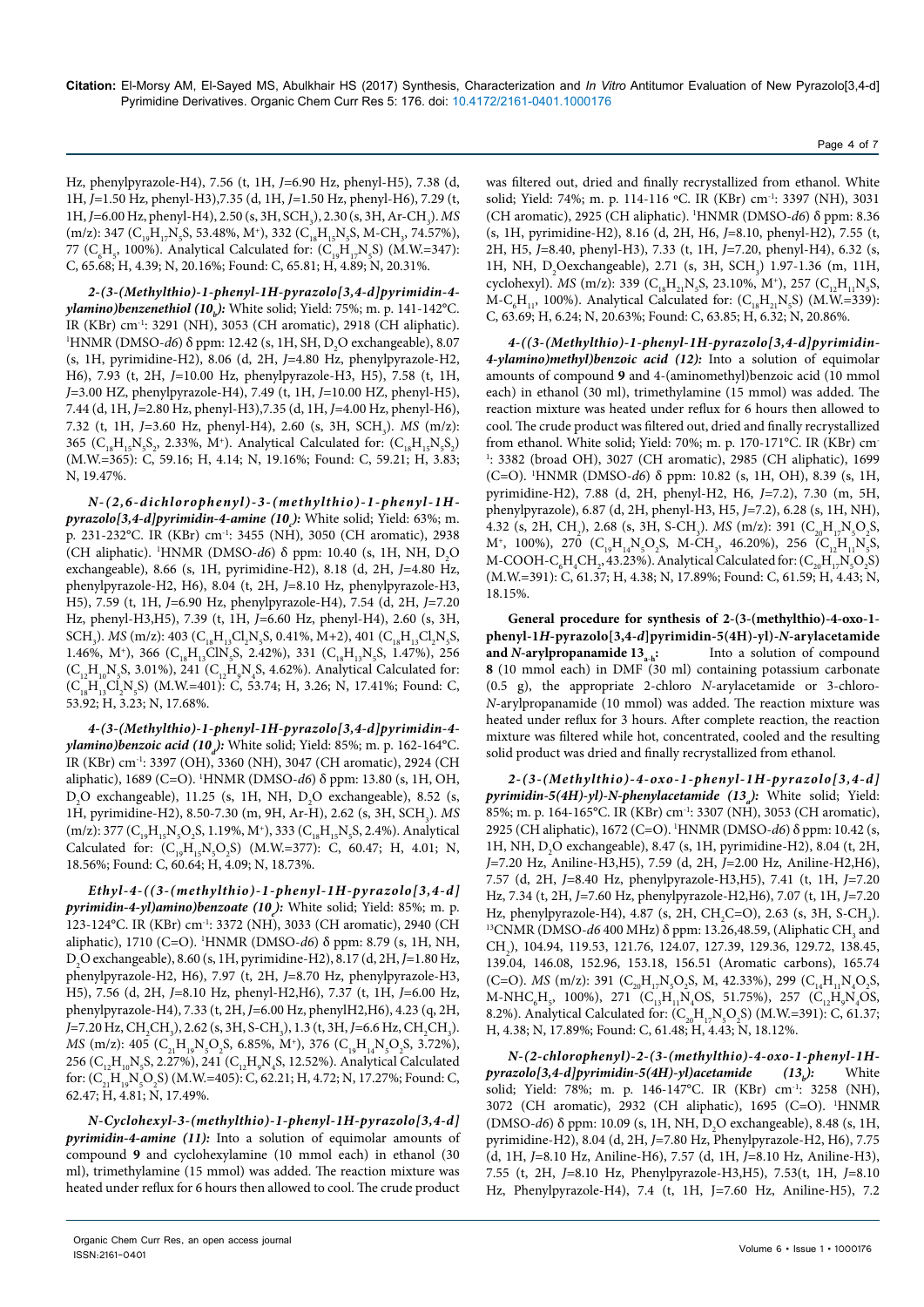(t, 1H, *J*=7.60 Hz, Aniline-H4), 4.87 (s, 2H, CH<sub>2</sub>C=O), 2.63 (s, 3H, S-CH<sub>3</sub>). *MS* (m/z): 427 (C<sub>20</sub>H<sub>16</sub>ClN<sub>5</sub>O<sub>2</sub>S, M+2, 1.52%), 4.82%,425  $(C_{20}H_{16}CN_5O_2S, M^+, 4.82\%), 299 (C_{14}H_{11}N_4O_2S, M-NHC_6H_4Cl, 84.7\%),$ 271 ( $C_{13}H_{11}N_4OS$ , 100%). Analytical Calculated for:  $(C_{20}H_{16}CIN_5O_2S)$ (M.W.=425): C, 56.40; H, 3.79; N, 16.44%; Found: C, 56.61; H, 3.76; N, 16.58%.

*2-(3-(Methylthio)-4-oxo-1-phenyl-1H-pyrazolo[3,4-d]* pyrimidin-5(4H)-yl)-N-m-tolylacetamide (13<sub>c</sub>): White solid; Yield: 82%; m. p. 152-153°C. IR (KBr) cm-1: 3299 (NH), 3038 (CH aromatic), 2925 (CH aliphatic), 1672 (C=O). 1 HNMR (DMSO-*d6*) δ ppm: 10.37  $(s, 1H, NH, D<sub>2</sub>O$  exchangeable), 8.46  $(s, 1H, pyrimidine-H2)$ , 8.06 (d, 2H, *J=*7.60 Hz, Phenylpyrazole-H2H6), 7.59 (d, 1H, *J=*7.60 Hz, Aniline-H6), 7.43 (t, 2H, *J=*5.60 Hz, phenylpyrazole-H3,H5), 7.39 (t, 1H, *J=*7.60 Hz, Phenylpyrazole-H4), 7.36 (s, 1H, Aniline-H2), 7.22 (t, 1H, *J=*8.00 Hz, Aniline-H5), 6.90 (d, 1H, *J=*7.60 Hz, Aniline-H4), 4.87 (s, 2H, CH<sub>2</sub>C=O), 2.63 (s, 3H, S-CH<sub>3</sub>), 2.27 (s, 3H, Ar-CH<sub>3</sub>). *MS* (m/z): 405  $(C_{21}H_{19}N_{5}O_{2}S, M, 52.08\%), 299 (C_{14}H_{11}N_{4}O_{2}S, M-NHC_{6}H_{4}CH_{3}, 100\%),$ 271 ( $C_{13}H_{11}N_4OS$ , 67.81%). Analytical Calculated for:  $(C_{21}H_{19}N_5O_2S)$ (M.W.=405): C, 62.21; H, 4.72; N, 17.27%; Found: C, 62.38; H, 4.76; N, 17.49%.

*Ethyl 4-(2-(3-(methylthio)-4-oxo-1-phenyl-1H-pyrazolo[3,4-d] pyrimidin-5(4H)-yl)acetamido)benzoate (13d ):* White solid; Yield: 65%; m. p. 72-73°C. IR (KBr) cm-1: 3287 (NH), 3058 (CH aromatic), 2988 (CH aliphatic), 1695 (C=O). 1 HNMR (DMSO-*d6*) δ ppm: 10.78 (s, 1H, NH), 8.4 (s, 1H, pyrimidine-H2), 8.70 (d, 2H, *J=*8.80 Hz, Aniline-H3,H5), 7.80 (d, 2H, *J=*6.80 Hz, Aniline-H2,H6), 7.80 (t, 2H, *J=*8.40 Hz, Phenylpyrazole-H3,H5), 7.51 (t, 2H, *J=*8.10 Hz, Phenylpyrazole-H2,H6), 7.42 (t, 1H, *J=*7.20 Hz, Phenylpyrazole-H4), 4.90 (s, 2H, CH<sub>2</sub>C=O), 4.30 (q, 2H, *J*=6.80 Hz, CH<sub>2</sub>CH<sub>3</sub>), 2.60 (s, 3H, S-CH<sub>3</sub>), 1.29 (t, 3H, *J*=7.20 Hz, CH<sub>2</sub>CH<sub>3</sub>). *MS* (m/z): 463 (C<sub>23</sub>H<sub>21</sub>N<sub>5</sub>O<sub>4</sub>S, M, 5.65%), 299 ( $C_{14}H_{11}N_4O_2S$ , M-NHC<sub>6</sub>H4COOC<sub>2</sub>H<sub>5</sub>, 19.63%), 271  $(C_{13}H_{11}N_{4}OS, 18.52\%)$ , 174  $(C_{9}H_{5}N_{2}S, 100\%)$ . Analytical Calculated for:  $(C_{23}H_{21}N_5O_4S)$  (M.W.=463): C, 59.60; H, 4.57; N, 15.11%; Found: C, 59.70; H, 4.63; N, 15.15%.

*3-(3-(Methylthio)-4-oxo-1-phenyl-1H-pyrazolo[3,4-d]* pyrimidin-5(4H)-yl)-N-phenylpropanamide (13<sub>e</sub>): White solid; Yield: 80%; m. p. 154-155°C. IR (KBr) cm-1: 3317 (NH), 3010 (CH aromatic), 2924 (CH aliphatic), 1674 (C=O). 1 HNMR (DMSO-*d6*) δ ppm: 12.44 (s, 1H, NH,  $D_2O$  exchangeable), 8.44 (s, 1H, pyrimidine-H2), 8.02 (t, 2H, *J=*7.20 Hz, Phenylpyrazole-H2,H6), 7.54 (d, 2H, *J=*2.00 Hz, Aniline-H2,H6), 7.50 (d, 2H, *J=*8.40 Hz, phenylpyrazole-H3,H5), 7.37 (t, 1H, *J=*7.20 Hz), 7.33 (t, 2H, *J=*7.60 Hz, phenylpyrazole-H4), 7.28 (t, 1H, *J=*7.20 Hz, Aniline-H3,H5), 7.25 (t, 1H, *J=*7.20 Hz, Aniline-H4), 4.26 (t, 2H, *J*=7.20 Hz NCH<sub>2</sub>), 2.87 (t, 2H, *J*=7.20 Hz CH<sub>2</sub>C=O), 2.61 (s, 3H, S-CH3 ). 13CNMR (DMSO-*d6* 400 MHz) δ ppm: 13.27, 31.12, 31.22 (Aliphatic carbons), 105.86, 119.62, 121.66, 122,79, 129.74, 138.60, 145.89, 150.40, 152.79, 153.48, 156.58, 157.42, 162.74 (Aromatic carbons), 169.09 (C=O). *MS* (m/z): 405 (C<sub>21</sub>H<sub>19</sub>N<sub>5</sub>O<sub>2</sub>S, M, 45.17%), 313 ( $C_{15}H_{13}N_4O_2S$ , M-NHC<sub>6</sub>H<sub>5</sub>, 48.33%), 285 ( $C_{14}H_{13}N_4OS$ , 7.07%), 259 ( $C_{12}H_{9}N_{4}OS$ , 100%). Analytical Calculated for:  $(C_{21}H_{19}N_{5}O_{2}S)$ (M.W.=405): C, 62.21; H, 4.72; N, 17.27%; Found: C, 62.45; H, 4.75; N, 17.53%.

*N-(2-chlorophenyl)-3-(3-(methylthio)-4-oxo-1-phenyl-1,4 dihydro-5H-pyrazolo[3,4-d]pyrimidin-5-yl)propanamide (13f ):* White solid; Yield: 70%; m. p. 149-150°C. IR (KBr) cm-1: 3301 (NH), 3083(CH aromatic), 2931 (CH aliphatic), 1680 (C=O). 1 HNMR (DMSO-*d*6) δ ppm: 9.72 (s, 1H, NH D<sub>2</sub>O exchangeable), 8.44 (s, 1H, pyrimidine-H2), 8.03 (d, 2H, *J=*7.80 Hz, Phenylpyrazole-H2,H6), 7.61 (d, 1H, *J=*8.10 Hz, Aniline-H6), 7.57 (d, 1H, *J=*8.10 Hz, Aniline-H3),

Organic Chem Curr Res, an open access journal ISSN:2161-0401

7.46 (t, 2H, *J=*8.10 Hz, Phenylpyrazole-H3H5), 7.39 (t, 1H, *J=*8.10 Hz, Phenylpyrazole-H4), 7.34 (t, 1H, *J=*7.50 Hz, Aniline-H5), 7.20 (t, 1H, *J*=7.60 Hz, Aniline-H4), 4.29 (t, 2H, *J*=80 Hz, CH<sub>2</sub>CH<sub>2</sub>), 2.8 (t, 2H, J=10.00 Hz, CH<sub>2</sub>-C=O), 2.50 (s, 3H, S-CH<sub>3</sub>). *MS* (m/z): 441  $(C_{21}H_{18}CN_{5}O_{2}S, M+2, 3.78\%, M^{+}), 439(C_{21}H_{18}CN_{5}O_{2}S, M, 11.49\%),$ 313 ( $C_{15}H_{13}N_4O_2S$ , 35.54%), 285 ( $C_{14}H_{13}N_4OS$ , 5.89%), 257 ( $C_{12}H_9N_4OS$ , 8.2%). Analytical Calculated for:  $(C_{21}H_{18}CIN_{5}O_{2}S)$  (M.W.=439): C, 57.34; H, 4.12; N, 15.92%; Found: C, 57.49; H, 4.19; N, 16.08%.

*3-(3-(methylthio)-4-oxo-1-phenyl-1,4-dihydro-5Hpyrazolo[3,4-d]pyrimidin-5-yl)-N-(m-tolyl)propanamide (13g*  $(13)$ : White solid. Yield: 55%; m. p. 138-141°C. IR (KBr) cm-1: 3223 (NH), 3049(CH aromatic), 2980 (CH aliphatic), 1693 (C=O). 1 H NMR (DMSO-*d<sub>6</sub>*)</sub> δ ppm: 9.92 (s, 1H, NH D<sub>2</sub>O exchangeable), 8.45 (s, 1H, pyrimidine-H2), 8.02 (d, 2H, *J=*7.8 Hz, Phenylpyrazole-H2H6), 7.56 (d, 1H, *J=*7.80 Hz, Aniline-H6), 7.38 (t, 2H, *J=*5.70 Hz, phenylpyrazole-H3,H5), 7.32 (t, 1H, *J=*8.40 Hz, Phenylpyrazole-H4), 7.17 (s, 1H, Aniline-H2), 7.14 (t, 1H, *J=*8 Hz, Aniline-H5), 6.85 (d, 1H, *J=*7.50 Hz, Aniline-H4), 4.2 (t, 2H, SCH<sub>2</sub>), 2.8 (t, 2H, CH<sub>2</sub>-C=O), 2.6 (s, 3H, Ar-CH<sub>3</sub>), 2.2 (s, 3H, S-CH<sub>3</sub>). MS (m/z): 419 (C<sub>22</sub>H<sub>21</sub>N<sub>5</sub>O<sub>2</sub>S, M, 2.06%), 314  $(C_{15}H_{14}N_4O_2S, 10.23\%)$ , 257  $(C_{12}H_9N_4OS, 8.2\%)$ , 105  $(C_7H_6N, 100\%).$ Analytical Calculated for:  $(C_{22}H_{21}N_5O_2S)$  (M.W.=419): C, 62.99; H, 5.05; N, 16.69%; Found: C, 63.21; H, 5.11; N, 16.87%.

*Ethyl 4-(3-(3-(methylthio)-4-oxo-1-phenyl-1,4-dihydro-5Hpyrazolo[3,4-d]pyrimidin-5-yl)propanamido)benzoate (13h ):* White solid. Yield; 85%; m. p. 160 °C. IR (KBr) cm-1: 3287 (NH), 3058 (CH aromatic), 2988 (CH aliphatic), 1695 (C=O). <sup>1</sup>HNMR (DMSO- $d_e$ ) δ ppm: 10.78 (s, 1H, NH), 8.40 (s, 1H, pyrimidine-H2), 8.71 (d, 2H, *J=*8.80 Hz, Aniline-H3,H5), 7.81 (d, 2H, *J=*6.80 Hz, Aniline-H2H6), 7.81 (t, 2H, *J=*8.40 Hz, Phenylpyrazole-H3H5), 7.53 (t, 2H, *J=*8.10 Hz, Phenylpyrazole-H2H6), 7.42 (t, 1H, *J=*7.20 Hz, Phenylpyrazole-H4), 3.90 (t, 2H, *J*=7.20, SCH<sub>2</sub>), 4.35 (t, 2H, *J*=7.20, CH<sub>2</sub>C=O), 4.3 (q, 2H, *J*=6.80 Hz, CH<sub>2</sub>CH<sub>3</sub>), 2.6 (s, 3H, S-CH<sub>3</sub>), 1.29 (t, 3H, *J*=7.20 Hz, CH<sub>2</sub>CH<sub>3</sub>). MS (m/z): 477 (C<sub>24</sub>H<sub>23</sub>N<sub>5</sub>O<sub>4</sub>S, 27.54%, M<sup>+</sup>), 432  $(C_{22}H_{18}N_{5}O_{3}S, 2.51\%), 313 (C_{15}H_{13}N_{4}O_{2}S, 55.20\%), 285 (C_{14}H_{13}N_{4}OS,$ 8.39%). Analytical Calculated for:  $(C_{24}H_{23}N_{5}O_{4}S)$  (M.W.=477): C, 60.36; H, 4.85; N, 14.65%; Found: C, 60.64; H, 4.93; N, 14.85%.

**General procedure for synthesis of alkyl 2-(3-(methylthio)-4 oxo-1-phenyl-1***H***-pyrazolo[3,4-***d***]pyrimidin-5(4***H***)-yl)acetate 14<sub>a-b</sub>:** Into a solution of compound **9** (10 mmol) in DMF (30 ml) containing potassium carbonate (0.5 gm), the appropriate alkyl-2-chloroacetate (10 mmol) was added. The reaction mixture was heated under reflux for 4 hours. After complete reaction (as indicated by TLC), the reaction mixture was filtered while hot, concentrated, cooled and the resulting solid product was recrystallized from ethanol.

*Methyl -2-(3-(methylthio)-4-oxo-1-phenyl-1,4-dihydro-5Hpyrazolo[3,4-d]pyrimidin-5-yl)acetate (14a ):* White solid; Yield: 70%; m. p. 78-79°C. IR (KBr) cm-1: 3044 (CH aromatic), 2948 (CH aliphatic), 1747 (C=O). <sup>1</sup>HNMR (DMSO-*d<sub>6</sub>*) δ ppm: 8.47 (s, 1H, pyrimidine-H2), 8.02 (d, 2H, *J=*7.80 Hz, phenyl-H2,H6), 7.57 (t, 2H, *J=*8.10 Hz phenyl-H3, H5), 7.41 (t, 1H, *J=*7.20 Hz, phenyl-H4), 4.85  $(s, 2H, CH_2C=O), 3.73$   $(s, 3H, O-CH_3), 2.63$   $(s, 3H, S-CH_3).$ <sup>13</sup>C NMR (DMSO-*d<sub>6</sub>*. 400 MHz) δ (ppm): 13.25,47.03,52.95 (Aliphatic carbons), 104.77, 121.85, 127.46, 129.68, 138.33, 146.12, 152.52, 152.79, 156.30 (Aromatic carbons), 168.81 (C=O). MS (m/z): 330 ( $C_{15}H_{14}N_4O_3S$ , M, 100%), 315 ( $C_{14}H_{11}N_4O_3S$ , M-CH<sub>3</sub>, 1.07%). Analytical Calculated for:  $(C_{15}H_{14}N_4O_3S)$  (M.W.=330): C, 54.54; H, 4.27; N, 16.96%; Found: C, 54.71; H, 4.36; N, 17.21%.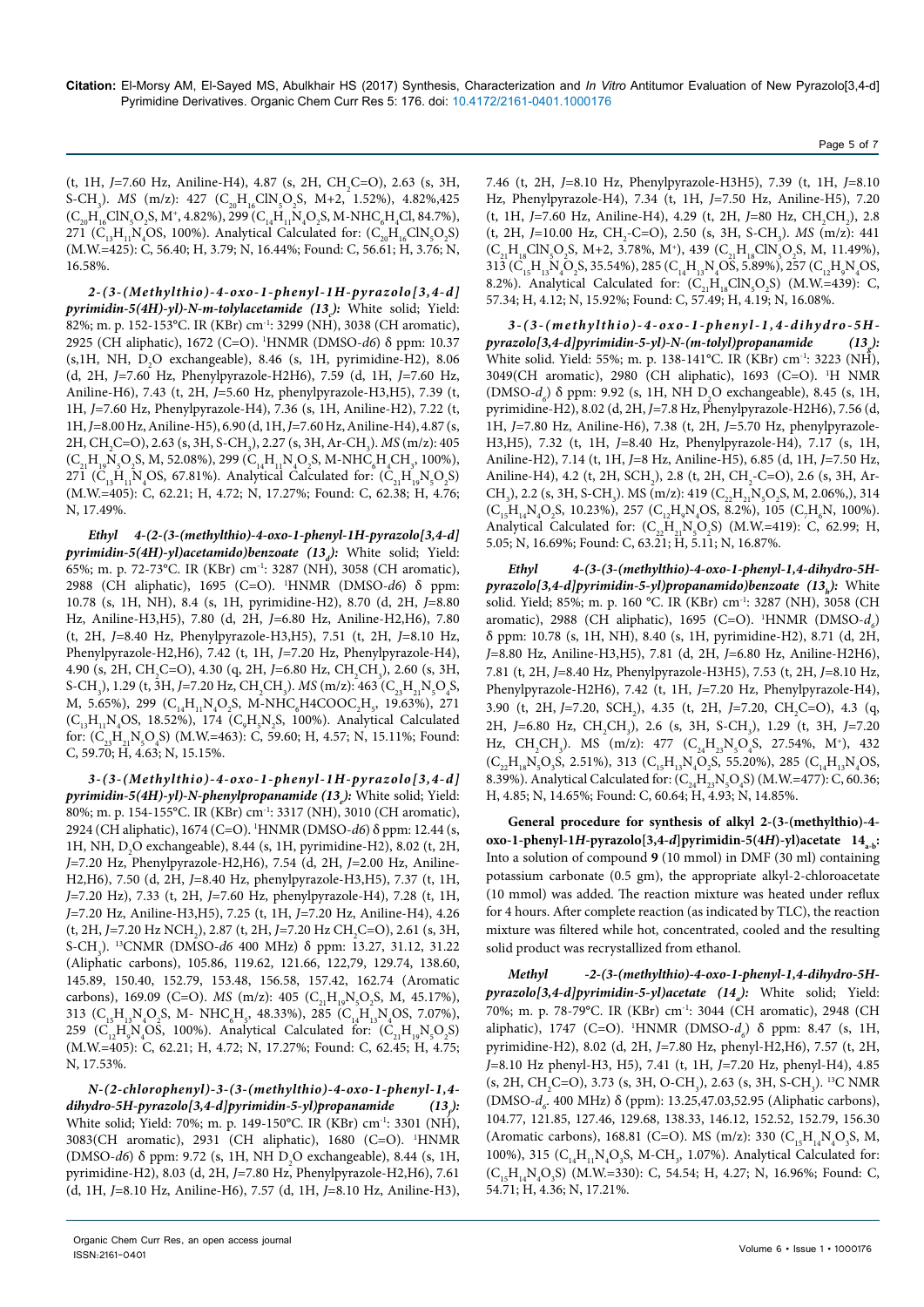#### Page 6 of 7

*Ethyl 2-(3-(methylthio)-4-oxo-1-phenyl-1,4-dihydro-5Hpyrazolo[3,4-d]pyrimidin-5-yl)acetate (14b ):* White solid; Yield: 85%; m. p. 82-83°C. IR (KBr) cm-1: IR (KBr)cm-1: 3044 (CH aromatic), 2948 (CH aliphatic), 1747 (C=O). <sup>1</sup>HNMR (DMSO-*d<sub>6</sub>*) δ ppm: 8.47 (s, 1H, pyrimidine-H2), 8.02 (d, 2H, *J=*7.80 Hz, phenyl-H2,H6), 7.57 (t, 2H, *J=*8.00 Hz phenyl-H3, H5), 7.41 (t, 1H, *J=*7.20 Hz, phenyl-H4), 4.85 (s, 2H, CH<sub>2</sub>C=O), 3.73 (s, 3H, O-CH<sub>3</sub>), 2.63 (s, 3H, S-CH<sub>3</sub>). <sup>13</sup>C NMR (DMSO*-d<sub>6</sub>*. 400 MHz) δ (ppm): 13.25,47.03,52.95 (Aliphatic carbons), 104.77, 121.85, 127.46, 129.68, 138.33, 146.12, 152.52, 156.30 (Aromatic carbons), 168.81 (C=O). MS (m/z): 330 ( $C_{15}H_{14}N_4O_3S$ , M, 100%), 314  $(C_{14}H_{10}N_4O_3S$ , M-CH<sub>3</sub>, 100%), 299  $(C_{14}H_{11}N_4O_2S$ , 4.76%), 257 ( $C_{12}H_{9}N_{4}OS$ , 2.35%). Analytical Calculated for:  $(C_{15}H_{14}N_{4}O_{3}S)$ (M.W.=330): C, 54.54; H, 4.27; N, 16.96%; Found: C, 54.71; H, 4.36; N, 17.21%.

*Synthesis of 2-(3-(methylthio)-4-oxo-1-phenyl-1,4-dihydro-5Hpyrazolo[3,4-d]pyrimidin-5-yl)acetohydrazide (15):* Into a solution of **14b** (10 mmol) in ethanol (30 ml), hydrazine- hydrate (20 mmol) was added. The reaction mixture was heated under reflux for 6 hours. After complete reaction, the reaction allowed to cool. The separated solid was and filtered out, recrystallized from ethanol. White solid; Yield: 65%; m. p. 122-123°C. IR (KBr) cm<sup>-1</sup>: 3307 (NHNH<sub>2</sub>), 3017 (CH aromatic), 2984 (CH aliphatic), 1673 (C=O). <sup>1</sup>HNMR (DMSO*-d<sub>6</sub>*) δ ppm: 9.41 (s, 1H, NH  $D_2O$  exchangeable), 8.40 (s, 1H, pyrimidine-H2), 8.05 (d, 2H, *J=*8.10 Hz, phenyl-H2, H6), 7.58 (t, 2H, *J=*7.20 Hz, phenyl-H3, H5), 7.39 (t, 1H, J=1.20 Hz, phenyl-H4), 4.6 (s, 2H, CH<sub>2</sub>C=O), 4.30 (s, 2H, NH<sub>2</sub>  $D_2O$  exchangeable), 2.5 (s, 3H, S-CH<sub>3</sub>). MS (m/z): 330 (C<sub>14</sub>H<sub>14</sub>N<sub>6</sub>O<sub>2</sub>S, 13.32%, M<sup>+</sup>), 299 ( $C_{14}H_{11}N_4O_2S$ , 100%), 271 ( $C_{13}H_{11}N_4OS$ , 65.87%), 257 ( $C_{12}H_{9}N_{4}OS$ , 1.79%). Analytical Calculated for:  $(C_{14}H_{14}N_{6}O_{2}S)$ (M.W.=330): C, 50.90; H, 4.27; N, 25.44%; Found: C, 51.23; H, 4.34; N, 25.61%.

**General procedure for synthesis of** *N'***-benzylidene derivatives-2-(3-(methylthio)-4-oxo-1-phenyl-1,4-dihydro-5***H***-pyrazolo[3,4-***d***] pyrimidin-5-yl)acetohydrazide 16<sub>a-b</sub>:** Into a solution of 15 (10 mmol) in glacial acetic acid (20 ml), benzaldehyde derivatives (10 mmol) was added. The mixture was then heated under reflux for 5 hours. The reaction mixture was concentrated and allowed to cool. The separated solid was filtered and finally recrystallized from ethanol.

*(E)-N'-benzylidene-2-(3-(methylthio)-4-oxo-1-phenyl-1,4 dihydro-5H-pyrazolo[3,4-d]pyrimidin-5-yl)acetohydrazide (16a ):* White solid; Yield: 73%; m. p. 189-190°C. IR (KBr) cm-1: 3196 (NH), 3044 (CH aromatic), 2929 (CH aliphatic), 1680 (C=O). 1 HNMR (DMSO-*d<sub>6</sub>*)</sub> δ ppm: 11.88 (s, 1H, NH D<sub>2</sub>O exchangeable), 8.49 (s, 1H, pyrimidine-H2), 8.07 (t, 3H, *J=*8.00 Hz, phenyl-H3,H4,H5), 7.75 (d, 2H, *J=*8.00 Hz, phenyl-H2,H6), 7.58 (d, 2H, *J=*8.00 Hz, phenylpyrazole-H2,H6), 7.46 (t, 2H, *J=*6.00 Hz, Phenylpyrazole-H3,H5), 7.44 (t, 1H, *J=*7.60 Hz, Phenylpyrazole-H4), 7.39 (s,1H, CH=N), 5.24 (s, 2H, CH<sub>2</sub>C=O), 2.63 (s, 3H, S-CH<sub>3</sub>). <sup>13</sup>C NMR (DMSO- $d<sub>6</sub>$ . 400 MHZ) δ (ppm): 13.26, 46.88, 47.44 (Aliphatic carbons), 104.96 121.73, 127.63, 129.93, 130.67, 134.46, 138.46, 146.06, 147.88, 152.94, 153.12, 156.51, 163.76, (Aromatic carbons), 168.64 (C=O). MS (m/z): 418  $(C_{21}H_{18}N_{6}O_{2}S, 2.30\%, M^{+}),$  299  $(C_{14}H_{11}N_{4}O_{2}S, 100\%),$  271  $(C_{13}H_{11}N_{4}OS,$ 65.87%). Analytical Calculated for:  $(C_{21}H_{18}N_{6}O_{2}S \text{ (M.W. = 418): C, }$ 60.27; H, 4.34; N, 20.08%; Found: C, 51.23; H, 4.34; N, 25.61%.

*(E)-N'-(4-hydroxybenzylidene)-2-(3-(methylthio)-4-oxo-1-phenyl-1,4-dihydro-5H-pyrazolo[3,4-d]pyrimidin-5-yl) acetohydrazide (16<sub>b</sub>):* White solid; Yield: 78%; m. p. 205-206 C. IR (KBr) cm-1: 3017 (CH aromatic), 2984 (CH aliphatic), 1673 (C=O), 3307 (NH). <sup>1</sup>HNMR (DMSO- $d_{\delta}$ )  $\delta$  ppm: 11.67 (s, 1H, NH D<sub>2</sub>O exchangeable), 9.97 (s, 1H, OH  $D_2O$  exchangeable), 8.47 (s, 1H, pyrimidine-H2), 8.05 (d, 2H, *J=*8.00 Hz, phenyl-H2,H6), 7.97 (s, 2H, CH=N), 7.58 (t, 4H, *J=*8.00 Hz, phenylpyrazole-H3,H5, Phenyl-H3,H5), 7.40 (t, 1H, *J=*8.00 Hz, Phenylpyrazole-H4), 6.86 (d, 2H, *J=*8.00 Hz, Phenylpyrazole-H2,H6), 5.19 (s, 2H, CH<sub>2</sub>C=O), 2.63 (s, 3H, S-CH<sub>3</sub>). <sup>13</sup>C NMR (DMSO-*d<sub>6</sub>*. 400 MHZ) δ (ppm): 13.26,20.89,47.37 (Aliphatic carbons), 104.96, 116.20, 121.72, 125.42, 127.33, 129.68, 138.47, 145.13, 148.16, 152.94, 156.52, 159.90, 163.33, (Aromatic carbons), 168.24 (C=O). MS (m/z): 434 ( $C_{21}H_{18}N_{6}O_{3}S$ , 2.66%, M<sup>+</sup>), 328 ( $C_{14}H_{12}N_{6}O_{2}S$ , 19.44%), 271  $(C_{13}H_{11}N_{4}OS, 4.40\%)$ , 257  $(C_{12}H_{9}N_{4}OS, 1.79\%)$ . Analytical Calculated for:  $(C_{21}H_{18}N_{6}O_{3}S(M.W.=434)$ : C, 58.08; H, 4.18; N, 19.34%; Found: C, 51.23; H, 4.34; N, 25.61%.

# **Biological Testing**

#### **Materials and methods**

Human breast adenocarcinoma cell line MCF7, were purchased from the American Type Cell Culture Collection (ATCC, Manassas, USA) and grown on Roswell Park Memorial Institute Medium (RPMI 1640) supplemented with 100 g/ml of streptomycin, 100 units/ ml of penicillin and 10% of heat inactivated fetal bovine serum in a humidified, 5% (v/v)  $\text{CO}_2$  atmosphere at 37°C.

#### **Measurement of potential antitumor**

The antitumor activity of newly synthesized pyrazolo[3,4-*d*] pyrimidines were measured *in vitro* on human breast adenocarcinoma cell line MCF7 using SulfoRhodamine-B stain (SRB) assay applying the method of 3-[4,5-dimethylthiazole-2-yl]-2,5-dimethyltetrazolium bromide (MTT) technique [21,22]. Exponentially grown cells from the selected cancer cell line were trypsinized, counted and seeded at the appropriate densities (2000-1000 cells/0.33 cm<sup>2</sup>). Cells were then incubated in a humidified atmosphere at 37°C. for 24 hours. Then, cells were exposed to different concentrations of the test compounds (0.1, 1, 10, 100, 1000 πM) for 72 hours. After that, the viability of treated cells was determined according to MTT technique. The viability of cells was expressed as percentage of control and the concentration that induces 50% inhibition of cell proliferation  $(IC_{50})$ . The relation between the surviving fraction and the compound concentration was plotted and the  $IC_{50}$  was calculated for each compound. Results are given in Table 1.

#### **Conclusion**

A series of novel 1-phenyl-3-methylsulphanylpyrazolo[3,4-*d*] pyrimidines **10-16** was synthesized. The antitumor activity of this new series was investigated against human breast adenocarcinoma cell line MCF7. Ten of the test compounds showed moderate activity relative to that of doxorubicin. The *N*-arylacetamide derivatives (13 **h** ) exhibited better antitumor activity than all other series. Among this series, compound  $13$ <sub>4</sub> displayed the highest activity with IC<sub>50</sub> equal to 23 µM. As it obvious from the results in Table 1 and Figure 2, increasing the linker length by one more CH<sub>2</sub> unit in compounds  $13_{a-h}$  results in dramatic fall in the activity. Presence of hydrogen bond donor at the **para** position of the aromatic ring in the new derivatives  $16$ , by essential for the activity. This becomes clear upon comparing the MIC values of  $16_a$  (above 326  $\mu$ M) with that of  $16_b$  which is only 61  $\mu$ M. Further studies are required in order to determine the mechanism of the antitumor action and to identify the SAR of other positions of pyrazolo[3,4-*d*]pyrimidine nucleus.

#### **Acknowledgements**

The collaborative support of members of the Cancer Biology Department, National Institute of Cancer, Egypt in determining the antitumor activity of new compounds is highly appreciated.